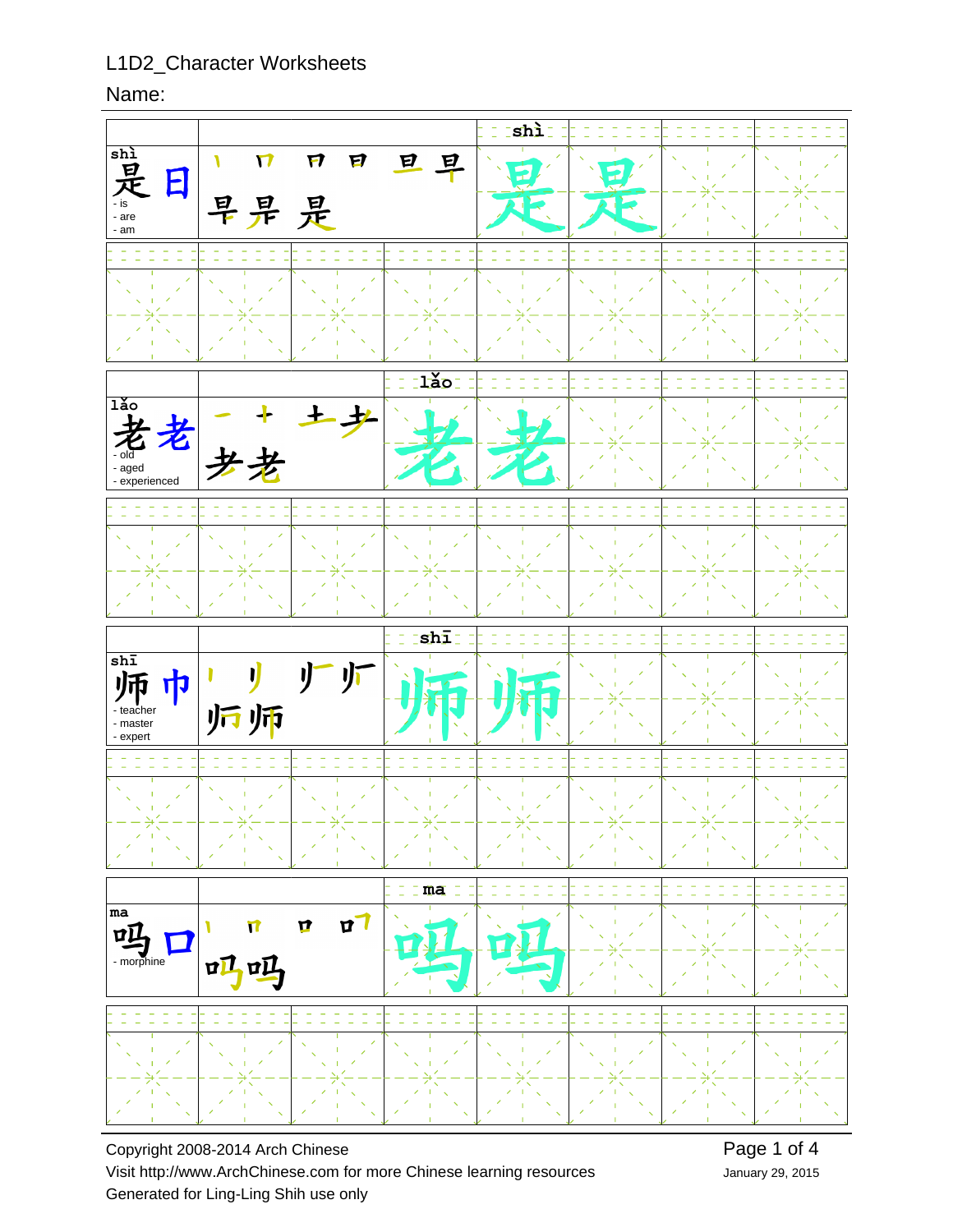#### Name:



Copyright 2008-2014 Arch Chinese Visit http://www.ArchChinese.com for more Chinese learning resources Generated for Ling-Ling Shih use only

January 29, 2015 Page 2 of 4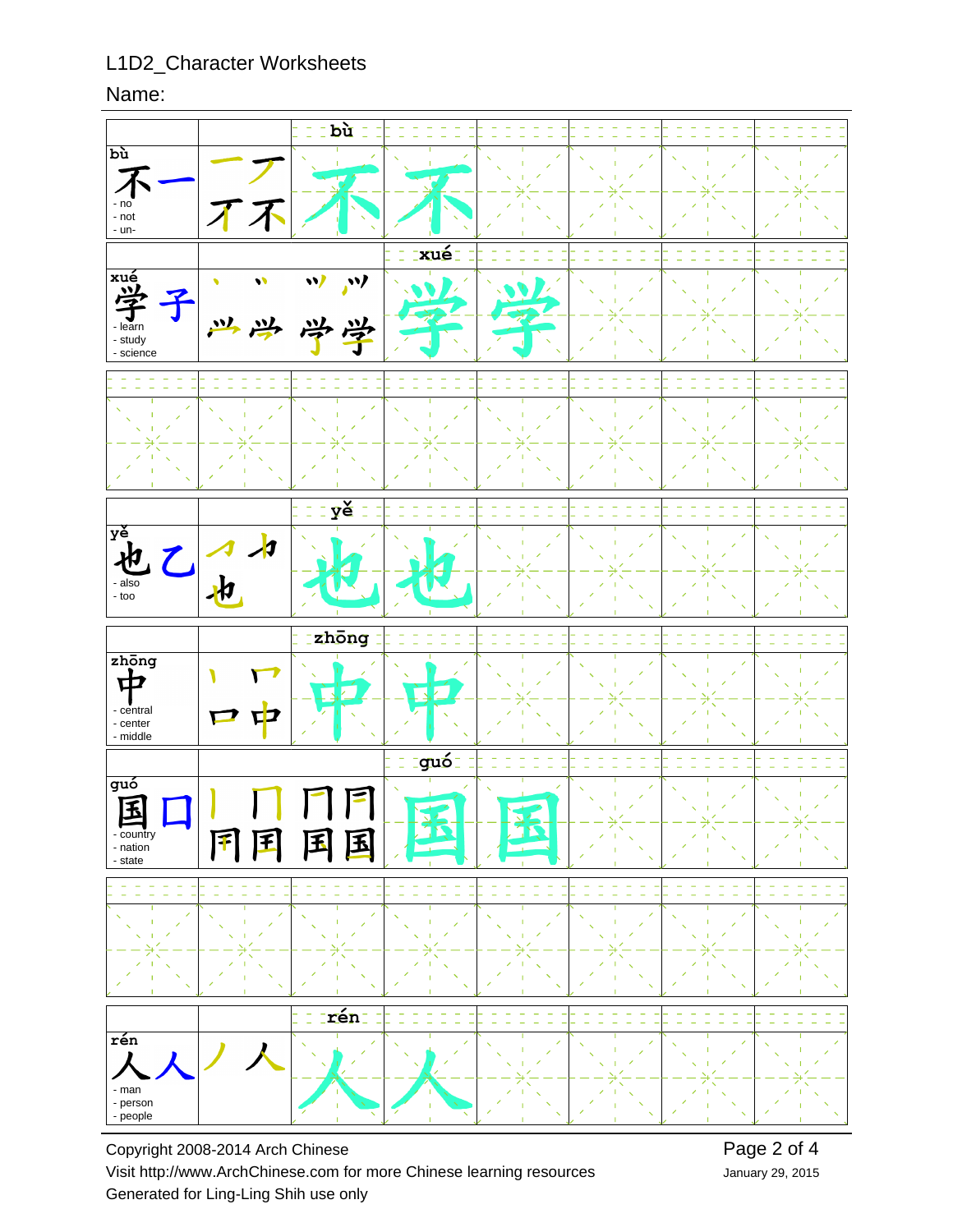Name:



Copyright 2008-2014 Arch Chinese Visit http://www.ArchChinese.com for more Chinese learning resources Generated for Ling-Ling Shih use only

January 29, 2015 Page 3 of 4